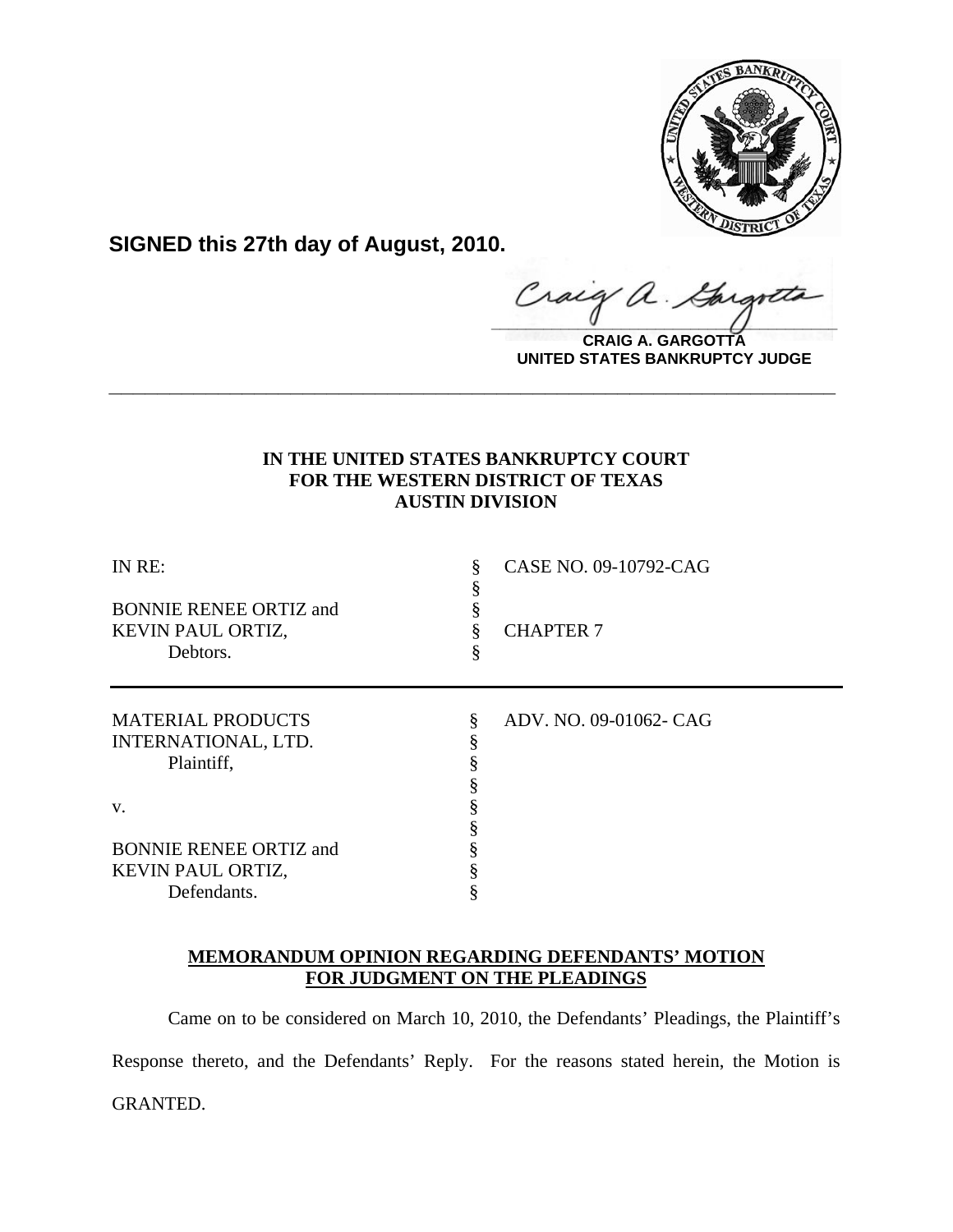The Court has jurisdiction over this matter pursuant to 28 U.S.C.  $\S 157(a)(1)$  and  $\S 1334$ . This matter is a core proceeding pursuant to 28 U.S.C.  $\S 157(b)(2)(A)$  (matters concerning administration of the estate) and (I) (determinations as to the dischargeability of debt). Venue is proper under 28 U.S.C. § 1409(a). This matter is referred to this Court under the District's Standing Order on Reference.

## **BACKGROUND**

Debtors filed their petition for Chapter 7 relief on March 31, 2009. Plaintiff filed its Original Complaint Seeking Determination of Non-Dischargeability of Debts Under Bankruptcy Code § 523 on July 7, 2009 (docket #1). Defendants timely filed their Original Answer on August 17, 2009. The uncontroverted allegations of the Complaint indicate that the Defendants executed a secured promissory note for \$100,000 and security agreement in favor of Plaintiff. Complaint ¶ 4. The description for the collateral of the loan is: the restaurant known as Nuevo Leon located at 5900D West Slaughter Lane, Austin, Texas. *Id*. The Defendants defaulted on the promissory note and owe Plaintiff the sum of \$81,685.27, including principal and interest, and all offsets and credits. Complaint ¶¶ 4 and 5.

The Defendants deny that in the security agreement the Defendants represented that the restaurant was not subject to any other security agreement or instrument. Complaint ¶ 5. The Defendants do admit that the collateral was subject to a security agreement executed on or about June 28, 2005, in favor of Davila Family Partnership, Ltd. *Id*. The restaurant also was subject to a loan agreement with Rachel Davila. *Id*. The Plaintiff alleges, and the Defendants deny, the following allegations in the Original Complaint:

The Debtors knew at the time they made the representations regarding the Collateral to Materials Products that the Collateral was subject to other security agreements. The Debtors knew that the representations were material to the Plaintiff. The Debtors made these representations with the intent that Materials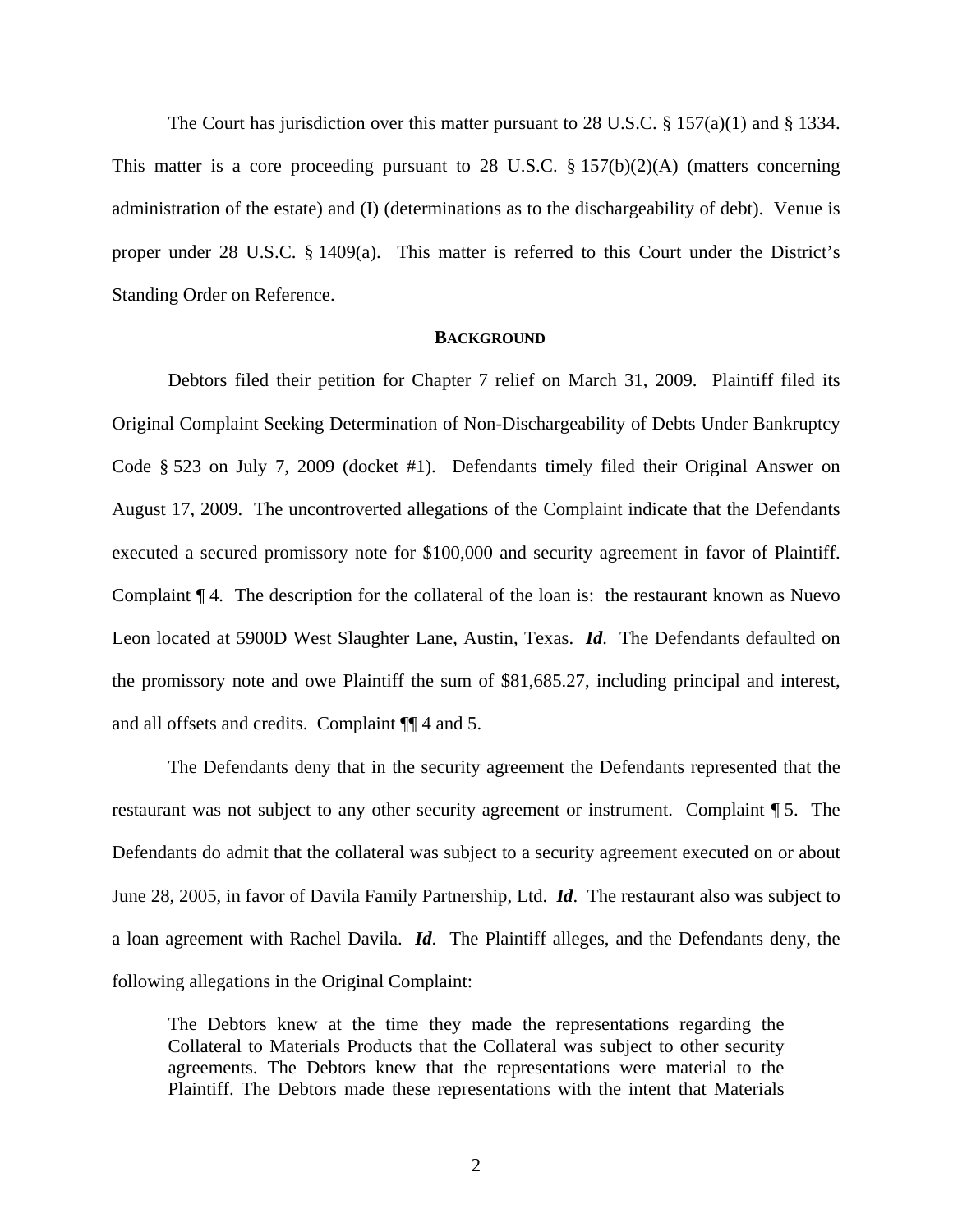Products rely upon and act on the representations. Materials Products relied upon these representations when it entered into the promissory note and security agreement. Due to the Debtors' misrepresentations regarding the Collateral, Materials Products has been damaged in the principal amount of \$81,685.27.

Complaint ¶ 5.

Further, as the grounds for denying the discharge of Defendants' debt, Plaintiff alleges,

and Defendants deny, the following:

The debts owed to Materials Products by the Debtors represents money that Debtors obtained by false pretenses, false representations and actual fraud as described above and should be declared non-dischargeable pursuant to 11 U.S.C. § 523(a)(2). Debtors secured the loan from Materials Products by providing fraudulent misrepresentations, including but not limited to the representation that the Collateral was unencumbered by any security interest or agreement, when, in reality, the Collateral was previously encumbered.

Debtors made the foregoing representations with actual knowledge that they were false or with reckless disregard for the truth. Debtors made the representations with the actual intent not to perform their promises with the intent that Materials Products would rely on the misrepresentations in order to loan the Debtors the money. Materials Products relied on the Debtors' misrepresentations to its detriment and suffered damages as a direct and proximate cause of Debtors fraudulent conduct. For these reasons, Materials Products' damages resulting from Debtors' fraud should be excepted from discharge under Bankruptcy Code  $§ 523(a)(2).$ 

Complaint ¶¶ 6, 7.

Notably, the Plaintiff does not distinguish in the Complaint whether the dischargeability

of debt is sought under § 523(A) or (B). This lack of distinction and failure to plead with

particularity is fatal to Plaintiff's Original Complaint.

### **DEFENDANTS' RULE 12(C) MOTION**

The Defendants filed their Motion for Judgment on the Pleadings on January 26, 2010

(docket #20). The Motion is premised on Fed.R.Civ.P. 12(c), which is incorporated in

Fed.R.Bank.P. 7012(c). Rule 12(c) states that "[a]fter the pleadings are closed – but early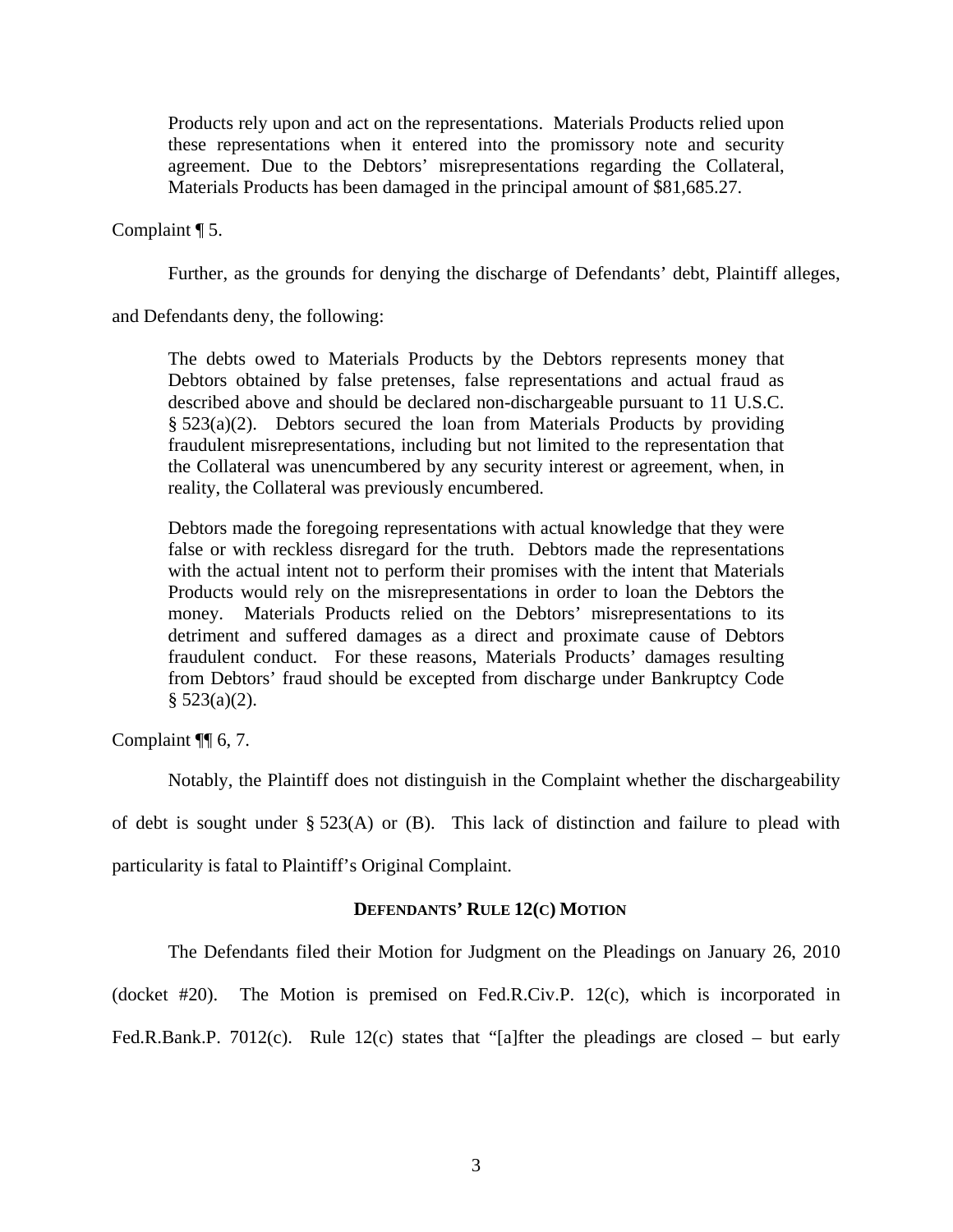enough not to delay trial – a party may move for judgment on the pleadings." Fed.R.Civ.P. 12(c).

A Rule 12(c) motion is designed to dispose of cases where the material facts are undisputed and a judgment on the merits may be rendered by examining the substance of the pleadings and any judicially noticed facts. *Herbert Abstract Co. v. Touchstone Prop., Ltd.*, 914 F.2d 74, 76 (5th Cir. 1990). The court may enter judgment on the pleadings if the material facts show that the movants are entitled to prevail as a matter of law. *Greenberg v. General Mills Fun Group, Inc.*, 478 F.2d 254, 256 (5th Cir. 1973). This standard is roughly equivalent to that applied on a motion under Rule 12(b)(6) to dismiss for failure to state a claim. *Great Plains Trust Co. v. Morgan Stanley Dean Witter & Co.*, 313 F.3d 305, 313 n.8 (5th Cir. 2002), *citing*  5A FEDERAL PRACTICE AND PROCEDURE 1368 at 591 (Supp. 2002) ("A number of courts have held that the standard to be applied in a Rule 12(c) motion is identical to that used in a Rule 12(b)(6) motion.") (footnote omitted). Therefore, when ruling on a motion for judgment on the pleadings, the court is required to assume that the allegations of fact presented by the opposing party are true and must draw all inferences in the light most favorable to the nonmoving party. *Great Plains*, 313 F.3d at 313. Although [p]leadings should be construed liberally, *id.* (citation omitted), and while plaintiffs need not provide specific facts in support of their allegations, *Erickson v. Pardus*, 551 U.S. 89, 127 S.Ct. 2197, 2200 (2007) (per curiam), they must include sufficient factual information to provide the grounds' on which [their] claim rests. . . . *Bell Atlantic Corp. v. Twombly*, 550 U.S. 544, 127 S.Ct. 1955, 1964-65 & n.3 (2007) (addressing dismissal under Rule 12(b)(6)).

Further, the Defendants correctly point out that Rule 9 places a duty on a plaintiff to plead with particularity when a claim is based on fraud. "In alleging fraud or mistake, a party

4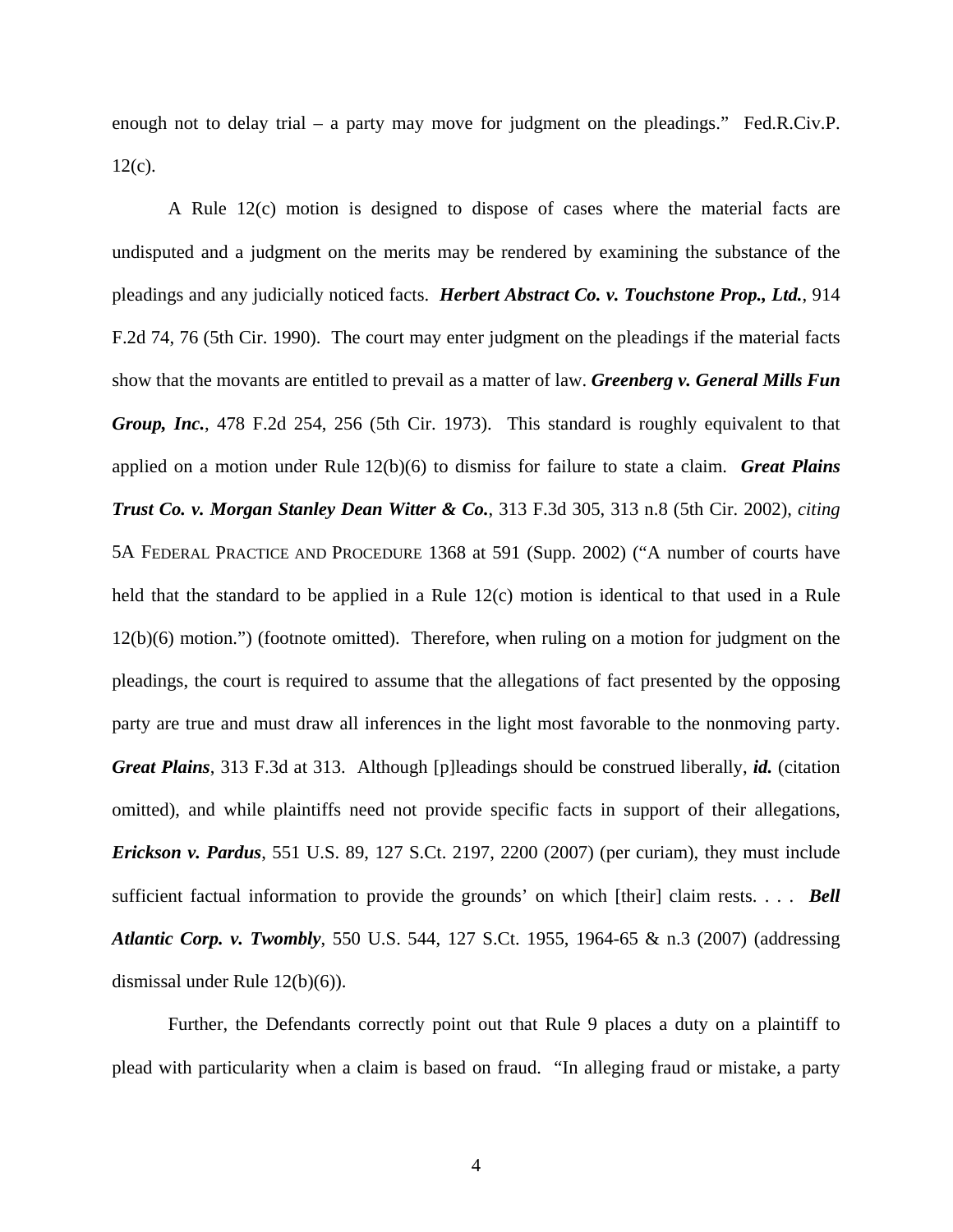must state with particularity the circumstances constituting fraud or mistake." Fed.R.Civ.P. 9(b) (applicable to adversary proceedings by virtue of Fed.R.Bank.P. 7009). *Haber Oil Co., Inc. v. Swinehart (In re Haber Oil Co.)*, 12 F.3d 426, 439 (5th Cir. 1994). Under Rule 9's particularity requirement, "[t]he allegations should allege the nature of the fraud, some details, a brief sketch of how the fraudulent scheme operated, when and where it occurred, and the participants." *Askanase v. Fatjo*, 148 F.R.D. 570, 574 (S.D. Tex. 1993), *cited with approval by Haber Oil Co., Inc. v. Swinehart (In re Haber Oil Co.)*, 12 F.3d 426, 439 (5th Cir. 1994). In short, "[a]t a minimum [Rule 9] requires that a plaintiff set forth the who, what, when, where, and how of the alleged fraud." *U.S. ex rel. Williams v. Bell Helicopter Textron Inc.*, 417 F.3d 450, 453 (5th Cir. 2005).

# **PARTIES' CONTENTIONS**

The Defendants argue in their Motion that the Plaintiff has not met its burden of pleading with sufficient particularity under Rule 9 to state a claim for relief under Section 523(a)(2)(A). Further, Defendants argue that the statements in the security agreement more closely approximate a statement respecting a debtor's financial condition which would be actionable under §  $523(a)(2)(B)$ . Defendants allege that nowhere in Plaintiff's Complaint does Plaintiff even state the elements under §  $523(a)(2)(B)$ .<sup>1</sup> Therefore, based upon the allegations in the Original Complaint which are deemed true for purposes of evaluating a Rule 12(c) motion, the Plaintiff's Complaint fails to state a claim upon which relief can be granted.

Plaintiff's Response argues that the Original Complaint is filed under Section 523(a)(2), and, as such, encompasses both Section  $523(a)(2)(A)$  and (B) (docket #23). Further, Plaintiff

 $\overline{a}$ 

<sup>&</sup>lt;sup>1</sup> At the hearing on the Defendants' Motion for Judgment on the Pleadings, the Court noted that the Plaintiff had not sought leave to amend their Complaint, particularly as to  $\S$  523(a)(2)(B). The Court questioned Plaintiff's counsel about the propriety of filing a motion for leave under Rule 15 to file an amended complaint invoking §  $523(a)(2)(B)$ as a basis for a cause of action. Plaintiff's counsel indicated that no amendment would be forthcoming nor has one been filed.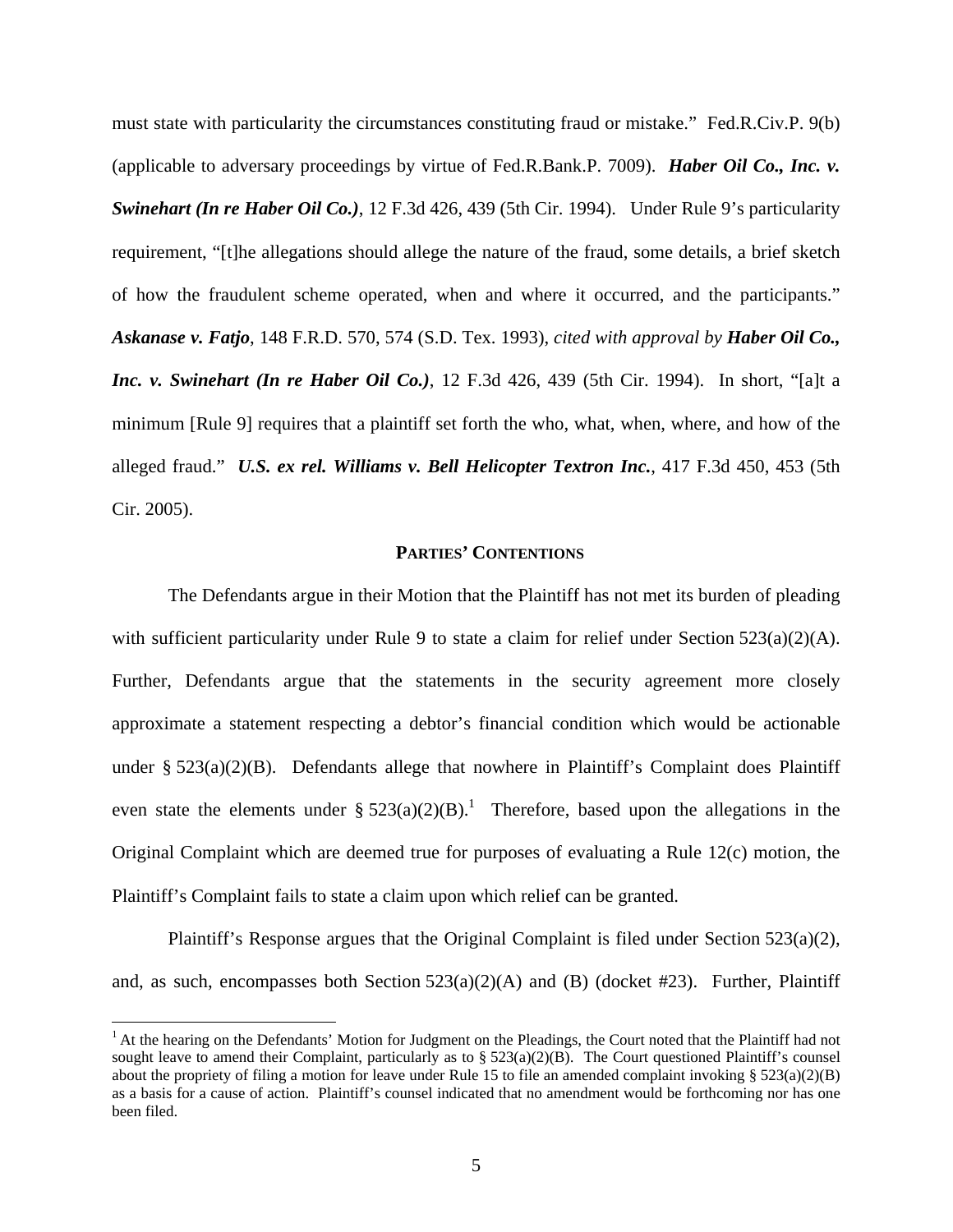maintains that Defendants' statements do not fit under the paradigm of Section 523(a)(2)(B) and must be considered under Section  $523(a)(2)(A)$ . Plaintiff also states that it has met the pleading requirements of Rules 8 and 9 and that it has met the "plausibility" requirements as mandated in the Supreme Court's decisions of *Bell Atlantic Corp. v. Twombly*, 550 U.S. 544 (2007) and *Ashcroft v. Iqbal*, 129 S.Ct. 1937 (2009). Plaintiff further maintains that it has met its burden of pleading with particularity under Rule 9 because it properly pled fraud and outlined the time, place, and contents of the false representations, along with the identity of the persons making the false representations. Response ¶ 12. Finally, Plaintiff asks in the alternative that it be granted leave to amend its Complaint under Rule 9(b) to further plead with particularity to cure any defects in its Complaint.

#### **ANALYSIS**

Section 523(a) states:

(a) a discharge under section 727, 1141, 1228(a), 1228(b) or 1328(b) of this title does not discharge an individual debtor from any debt . . .

 (2) for money, property, services, or an extension, removal, or refinancing of credit, to the extent obtained by --

Section  $523(a)(2)(A)$  and (B) state:

(A) false pretenses, a false representation, or actual fraud, other than a statement respecting the debtor's or an insider's financial condition;

(B) use of a statement in writing –

(i) that is materially false;

(ii) respecting the debtor's or an insider's financial condition;

 (iii) on which the creditor to whom the debt – or is liable for such money, property, services, or credit reasonably relied; and

 (iv) that the debtor caused to be made or published with intent to deceive.

As such, the Tenth Circuit has found that the difference between Section  $523(a)(2)(A)$ and (B) may be explained as: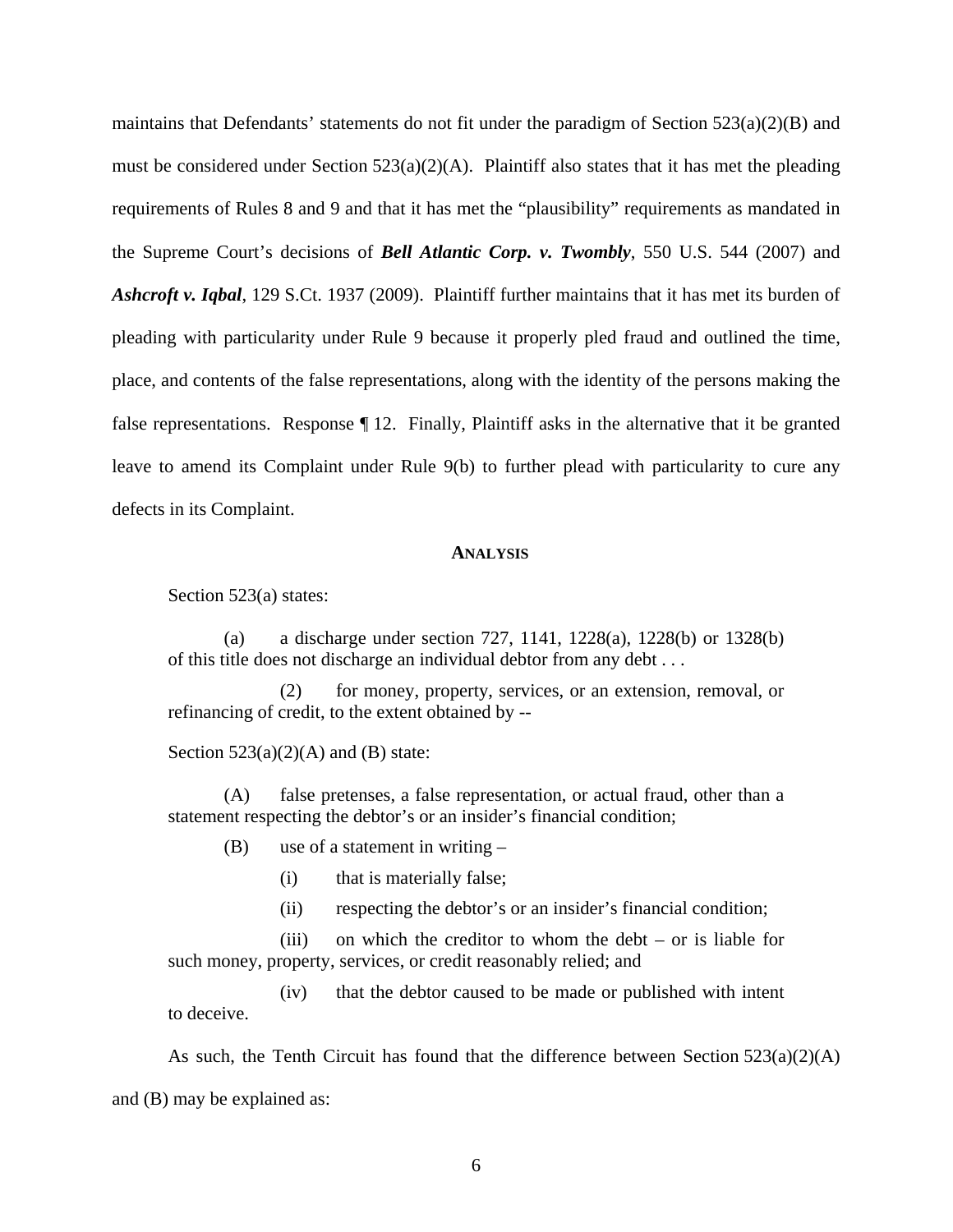Specifically, 11 U.S.C.  $\S 523(a)(2)(A)$  states that a debt obtained by "false pretenses, a false representation, or actual fraud" is not dischargeable. However, § 523(a)(2)(A) contains an exception: If a debt is obtained by a false oral "statement respecting the debtor's . . . financial condition," the debt is dischargeable. By contrast, 11 U.S.C.  $\S$  523(a)(2)(B) states that a debt obtained by a false written statement "respecting the debtor's . . . financial condition" is not dischargeable, provided certain conditions are met.

*Cadwell v. Joelson (In re Joelson)*, 427 F.3d 700, 704 (10th Cir. 2005).

The Tenth Circuit noted that both section  $523(a)(2)(A)$  and  $523(a)(2)(B)$  use the phrase "respecting the debtor's . . . financial condition" and that both sections were enacted as part of the original statute. *Id*. The Tenth Circuit then noted that although (A) and (B) use similar language, Section  $523(a)(2)(A)$  provides that a false oral statement respecting the debtor's financial condition is dischargeable, while Section 523(a)(2)(B) provides that a debt obtained by a false written statement of the same version is not dischargeable. *Id*. Therefore, whether the statement is oral or written may determine if the statement is dischargeable. *Id*.

The Tenth Circuit also noted that:

The phrase "respecting the debtor's ... financial condition" has a range of potential meanings. . . . [M]any of the courts who have considered this issue refer to as the "broad interpretation," a statement "respecting the debtor's . . . financial condition" is any communication that has a bearing on the debtor's financial position. *Id*. *citing Skull Valley Band of Goshute Indians v. Chivers (In re Chivers),* 275 B.R. 606, 614 (Bankr. D. Utah 2002). Thus, the broad interpretation posits that a communication addressing the status of a single asset or liability qualifies as "respecting the debtor's . . . financial condition." *See id*.

Under what courts refer to as the "strict interpretation," a statement "respecting the debtor's . . . financial condition" is any communication that presents an overall picture of the debtor's financial position. *Id.* at 615. This interpretation limits statements "respecting the debtor's . . . financial condition" to communications that purport to state the debtor's overall net worth, overall financial health, or equation of assets and liabilities. *See id*.

Prior to the Tenth Circuit's ruling in *Joelson*, courts had employed a broader

interpretation of the phrase respecting the debtor's financial condition. The Defendants noted in

their Motion that the broad interpretation of the term was the majority view. *Chivers*, 275 B.R.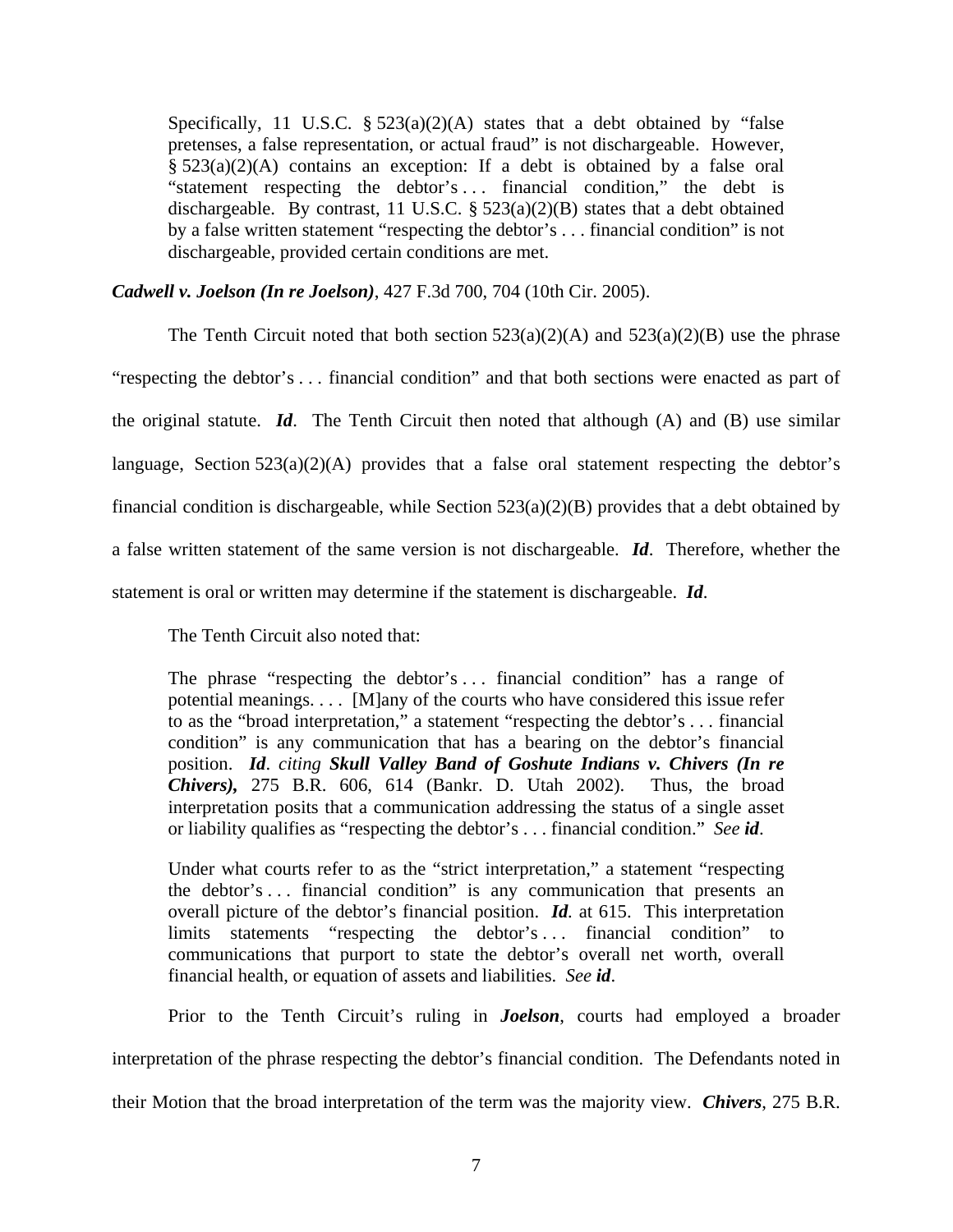at 614; *accord, Beneficial Nat'l Bank v. Priestley (In re Priestley)*, 201 B.R. 875, 882 (Bankr.

D. Del. 1996). Those decisions held that statements respecting financial condition include "statements concerning the condition or quality of a single asset or liability impacting on the debtor's financial picture." *Id.; accord, Alicea*, 230 B.R. at 502. *Id.* at 502-03. This viewpoint emphasizes that Congress did not limit the statutory language to false "financial statements," but instead referred to a broader class of statements relating to financial condition. *Chivers*, 275

B.R. at 614. Courts adopting the broader approach do so

to protect honest debtors from unscrupulous lenders. One of Congress's concerns was that institutional lenders deliberately took advantage of less-sophisticated debtors. One court described how lenders would "coax[] potential borrowers into submitting incomplete financial information" by providing too little space on the form to list the borrower's assets and liabilities and then have the customer certify that their financial statement was complete. When the debtor later filed bankruptcy, those unscrupulous lenders would challenge the discharge of that debt claiming the debtor was fraudulent. Broad-view courts want to protect honest debtors from being tricked into "presenting a false picture of [their] overall financial condition."

Joanna L. Radmall, *Note*, "*Dishonest Debtors and Dischargeable Debts in Bankruptcy: an Analysis of the Circuit Split Regarding the Interpretation of 11 U.S.C. 523(a)(2)'s Respecting The Debtor's . . . Financial Condition,"* 2007 Utah L. Rev. 841, 854 (footnotes and citations omitted) (the "*UTLR Note"*).

Recently, courts have begun to favor a more "narrow interpretation that defines a statement of financial condition to be a statement of a debtor's net worth, overall financial health, or ability to generate income," and excludes a statement that concerns only a single asset. *Joelson*, 427 F.3d at 709-10; *accord, Alicea*, 230 B.R. at 502 ("Under the so-called strict interpretation, subdivision (B) [also using "respecting the debtors financial condition"] is limited to financial-type statements that are sufficient to determine the entity's overall financial responsibility, . . . but no specific formality is required.").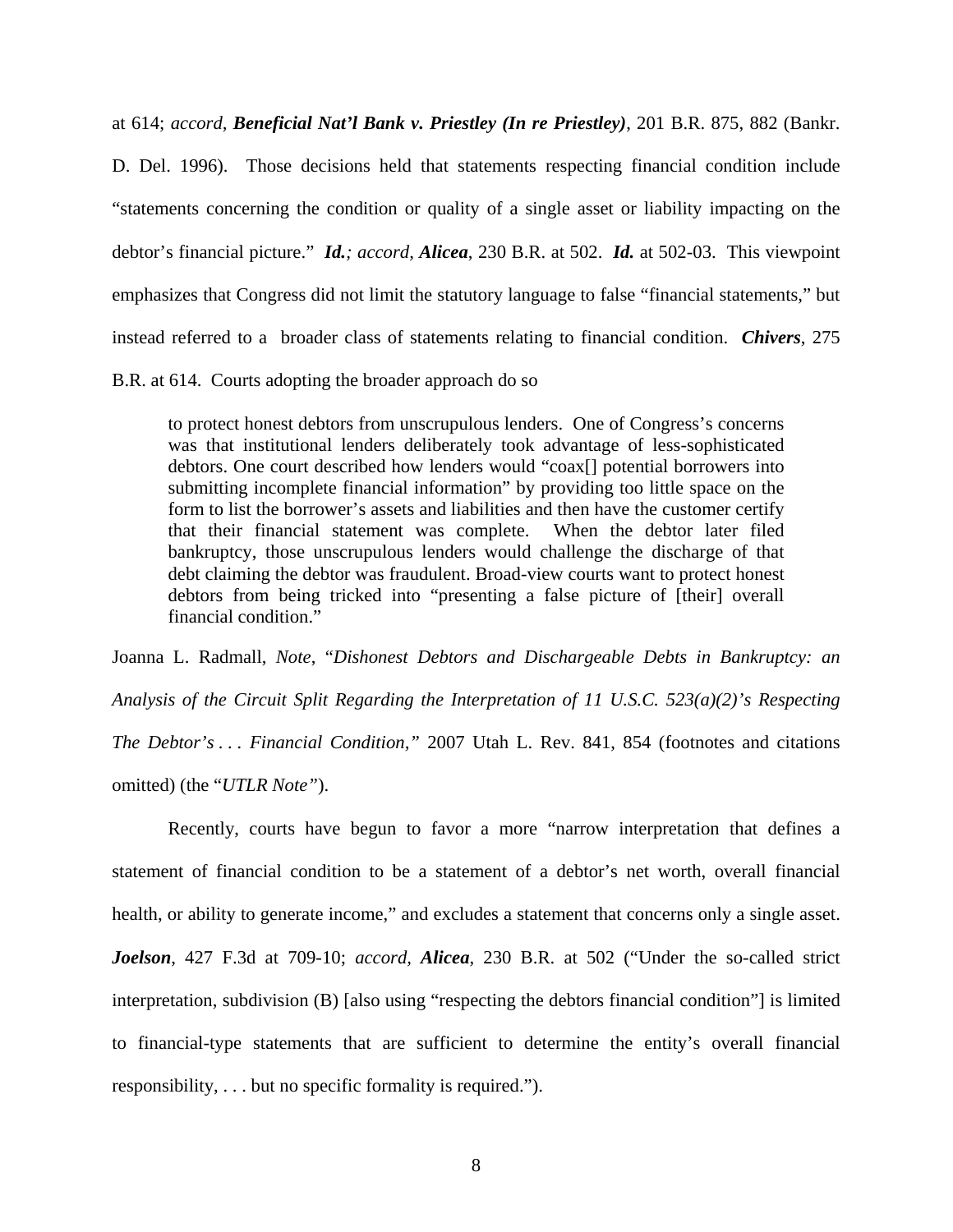Although it does not require any specific formality, the strict interpretation limits an actionable statement of financial condition to financial-type statements including balance sheets, income statements, statements of changes in financial position, or income and debt statements that provide what may be described as the debtor or insider's net worth, overall financial health, or equation of assets and liabilities. *Alicea*, 230 B.R. at 502. Cases supporting this view generally recite four arguments. First, they argue that the normal commercial meaning and usage of "'statement' in connection with 'financial condition' denotes either a representation of a person's [an entity's] overall 'net worth' or a person's [an entity's] overall ability to generate income. *Mercado*, 144 B.R. at 885. Second, they cite to legislative history that references the statutes' application to the "'socalled false financial statement.'" *Alicea*, 230 B.R. at 502; *Mercado*, 144 B.R. at 883 (citing statements of Rep. Edwards and Sen. DeConcini for the proposition that "it seems more plausible that Congress intended application of  $523(a)(2)(B)$ to be limited to 'the so-called false financial statement.'"). Third, they argue that the strict interpretation promotes better bankruptcy policy, because narrowing the definition of financial condition in  $523(a)(2)(B)$  necessarily expands those statements, both written and oral, that do not relate to financial condition that fall within 523(a)(2)(A) and better harmonizes the statute. *Bal-Ross Grocers, Inc., v. Sansoucy (In re Sansoucy)*, 136 B.R. 20, 23 (Bankr. D. N.H. 1992). Finally, they argue that a strict interpretation is consistent with the historical basis of  $523(a)(2)(B)$ , which was designed to protect debtors from abusive lending practices. *Field* [*v. Mans*], 516 U.S. [59,] 76-77, 77 n. 13, 116 S. Ct. 437 (1995).

*Chivers*, 275 B.R. at 615.

Those courts adopting the broad interpretation agree that "[a] debtor's assertion that he owns certain property free and clear of other liens is a statement respecting his financial condition. Indeed, whether his assets are encumbered may be the most significant information about his financial condition." UTLR Note, 2007 Utah L. Rev. at 859 n.82, *quoting Bellco First Fed. Credit Union v. Kaspar (In re Kaspar)*, 125 F. 3d 1358, 1361 (10th Cir. 1997), *quoting Engler v. Van Steinburg (In re Van Steinburg)*, 744 F.2d at 1060-61. Those courts include the Fourth Circuit Court of Appeals in *Engler v. Van Steinburg (In re Van Steinburg)*, 744 F.2d 1060 (4th Cir. 1984) (Debtors alleged oral representations that there were no prior liens on the livestock and farm implements he pledged to the creditor were statements respecting his financial condition), and the bankruptcy courts in *Conn. Natl Bank v. Panaia (In re Panaia)*, 61 B.R. 959 (Bankr. D. Mass. 1986) (Debtor's statement during his deposition concerning the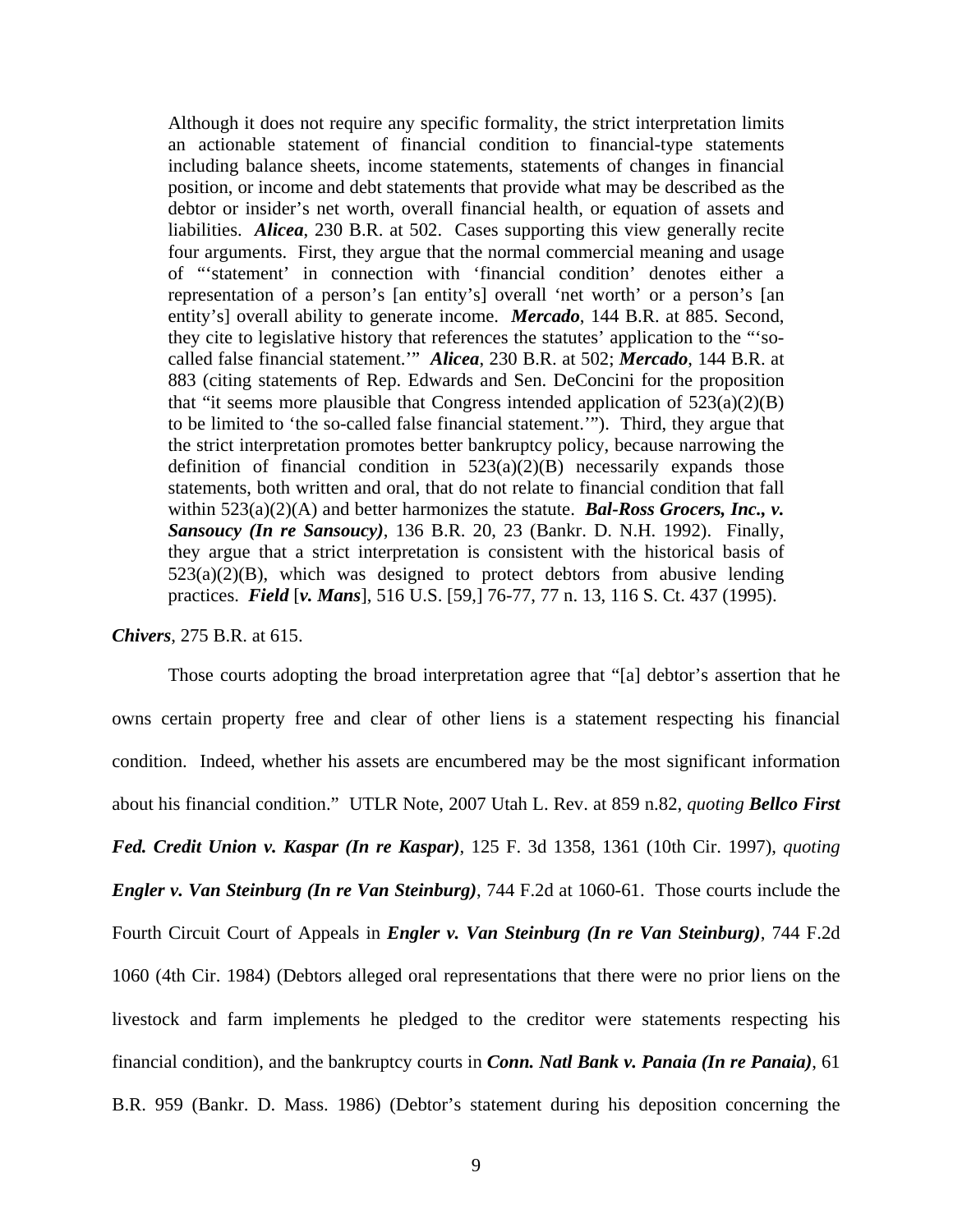amount of a prior lien on property he was pledging to the bank was a statement respecting the debtor's financial condition.), *Butler v. Roberts (In re Roberts)*, 54 B.R. 765 (Bankr. D. N.D. 1985) (Statements in a security agreement, in which the debtors assured the creditor that the horses they pledged as collateral were free of any other liens, were statements pertaining to the debtors' financial condition). As such, these courts would hold that the statement in the security agreement in this matter regarding the Defendants' restaurant's financial statement actionable under  $\S$  523(a)(2)(B).

The Plaintiff argues that the *Joelson* decision correctly interpreted the phrase "a statement regarding the debtor's financial condition" in holding that a strict interpretation of the phrase is the proper interpretation when applying it to Section  $523(a)(2)(B)$ . The Plaintiff posits that this is significant because *Joelson* was appealed to the Supreme Court and the appellant's petition for certiorari was denied on the issue of the proper interpretation of the financial condition phrase. The Supreme Court nonetheless denied certiorari in light of an apparent split of circuit-level authority where the Fourth Circuit had previously adopted a broader interpretation of the phrase "a statement respecting the debtor's . . . financial condition."

In *Joelson,* the Tenth Circuit evaluated (1) the legislative history of Sections  $523(a)(2)(A)$  and  $(a)(2)(B)$ ; (2) the prior use of the "financial condition" phrase in the Bankruptcy Act; (3) the use of the phrase in the other sections of the Code; and (4) other cases which interpreted the phrase "a statement respecting the debtor's ... financial condition." *Joelson*, 427 F.3d at 707-14. The Tenth Circuit held that a strict interpretation was proper and that the phrase "a statement respecting the debtor's . . . financial condition" means statements that

. . . purport to present a picture of a debtor's financial health. Statements that present a picture of a debtor's overall financial health include those analogous to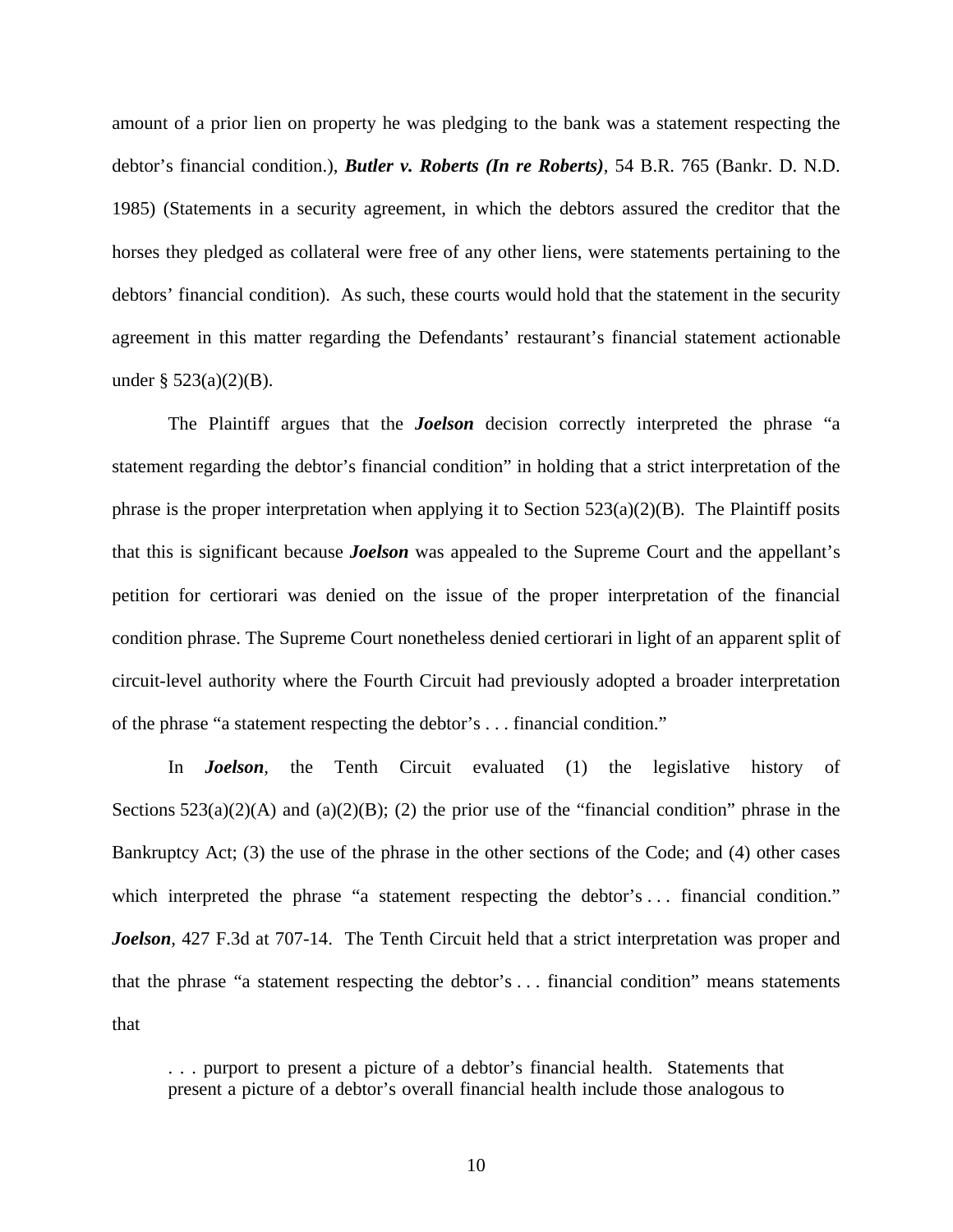balance sheets, income statements, statements of changes in overall financial position, or income and debt statements that present the debtor or insider's net worth, overall financial health, or equation of assets and liabilities. . . . What is important is not the formality of the statement, but the information contained within it -- information as to the debtor's or insider's overall net worth or overall income flow.

## *Id.* at 714.

Under *Joelson*, the Plaintiff argues that the Defendants' statement in the security agreement regarding that the restaurant was the collateral for the loan would not be a statement under Section 523(a)(2(B), but rather a statement under Section 523(a)(2)(A).

Based on the arguments of parties, the Court can make its conclusions of law based upon the pleadings filed. First, the Court finds unpersuasive Plaintiff's assertion that in filing its Original Complaint under Section 523(a)(2), the Plaintiff incorporated sections (A) and (B). Nowhere in the Original Complaint does the Plaintiff cite Section 523(a)(2)(B) nor does the Plaintiff even cite or list the elements of Section 523(a)(2)(B). Moreover, the Supreme Court has now on at least two occasions commanded plaintiffs to file complaints that state plausible causes of action with particularity. The failure to cite specifically  $\S 523(a)(2)(B)$  or state the elements of Section 523(a)(2)(B) conclusively establishes that Plaintiff's Original Complaint can only be considered in the context of Section 523(a)(2)(A).

This Court previously had written on the plausibility standard under Rule 8 as it related to Rule 12(b)(6) motion. See *Douglass v. Langehennig (In re Douglass)*, No. 08-01007, 2008 WL 2944568 (Bankr. W.D.Tex. July 25, 2008). As noted herein, a Rule 12(c) motion is analogous to a 12(b)(6) motion for failure to state a claim upon which relief can be granted. In *Douglass*, this Court found that Federal Rule of Civil Procedure 8(a)(2) requires only "a short and plain statement of the claim showing that the pleader is entitled to relief," in order to "give the defendant fair notice of what the . . . claim is and the grounds upon which it rests. . . ." *Bell Atl.*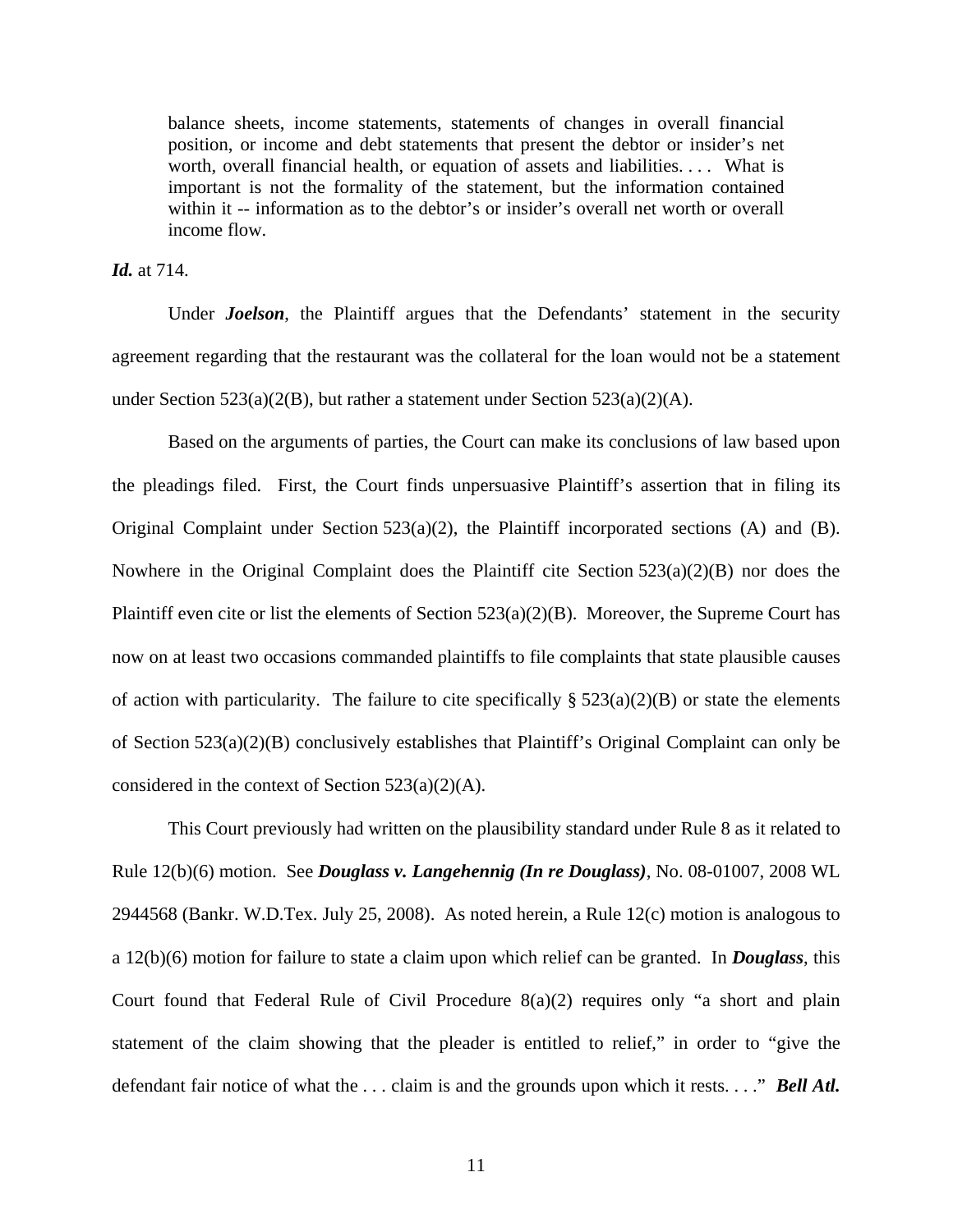*Corp. v. Twombly,* 127 S.Ct. 1955, 1964 (2007) (citing *Conley v. Gibson,* 355 U.S. 41, 47 (1957)). In *Bell Atlantic,* the Supreme Court recently restated the pleading standard, requiring that in order to survive a Rule 12(b)(6) motion to dismiss, a plaintiff must plead "enough facts to state a claim to relief that is plausible on its face." *Bell Atl.,* 127 S.Ct. at 1974.

Since the *Bell Atlantic* decision, courts have struggled with how to apply the decision's more rigorous "plausibility" standard in place of the previous "no set of facts" standard articulated in *Conley. See generally* Allan Ides, *"Bell Atlantic and the Principle of Substantive Sufficiency Under Federal Rule of Civil Procedure 8(a)(2): Toward a Structured Approach to Federal Pleading Practice,*" 243 F.R.D. 604 (2006) (hereinafter "Structured Approach"). Some commentators and courts have questioned whether the Supreme Court in *Bell Atlantic* intended its ruling to apply to any cause of action alleged or be limited to the particular cause of action (perhaps even the particular element of that cause of action) that it addressed in the case before it. *Structured Approach* at 31 ("the 'better' reading of *Bell Atlantic* is that it did not change the law of pleading, but that it simply applied long-accepted pleading standards to a unique body of law under which the plaintiffs' complaint failed to include any facts or plausible inferences supportive of a material element of the claim specifically asserted by the plaintiffs"); *Igbal v. Hasty,* 490 F.3d 143, 156 (2d Cir.2007).

After the *Twombly* decision, this Court noted in *Douglass v. Langehennig* that a number of courts struggled with how to apply *Twombly* to a variety of causes of action. Thereafter in *Iqbal v. Ashcroft*, the Supreme Court resolved the issue by finding that the "plausibility" requirement applied to all civil causes of action. 129 S.Ct. 1937, 1953 (2009).

Here, the Plaintiff's assertion that it pled Section  $523(a)(2)(B)$  does not withstand closer scrutiny. The Plaintiff never mentions  $\S 523(a)(2)(B)$  in the Complaint, either by citation or by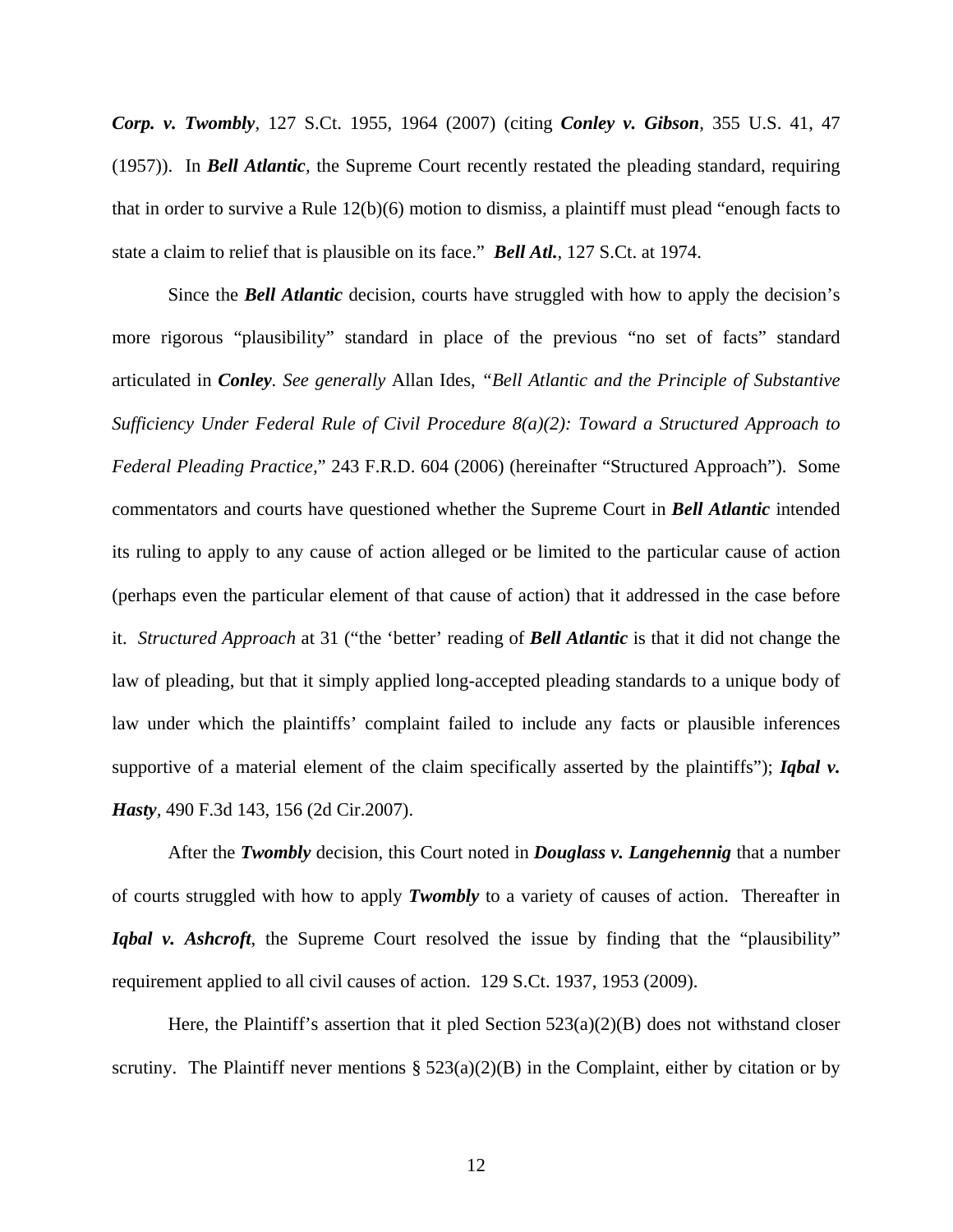addressing its elements. In contrast, Plaintiff identifies  $\S 523(a)(2)(A)$  by quoting it, verbatim. To assert that  $\S$  523(a)(2)(B) is pled is contrary to the facts.

Subsections § 523(a)(2)(A) and (a)(2)(B) define similar, *but nevertheless different*, causes of action. *See Field v. Mans*, 516 U.S. 59, 64 (1995) ("11 U.S.C. § 523(a) . . . carries 16 subsections setting out categories of nondischargeable debts [and t]wo of these are debts traceable to falsity or fraud or to a materially false financial statement, as set out in § 523(a)(2). . . ."). The Supreme Court in *Field v. Mans* reviewed the independent histories of the two provisions and noted the "significance of a historically persistent textual difference between the substantive terms in §§  $523(a)(2)(A)$  and (B)[, in that] the former refer to commonlaw torts, and the latter do not." *Id*. at 68-69. The Court then described § 523(a)(2)(A) and  $§ 523(a)(2)(B)$  as:

two close statutory companions barring discharge. One applies expressly when the debt follows a transfer of value or extension of credit induced by falsity or fraud (not going to financial condition), the other when the debt follows a transfer or extension induced by a materially false and intentionally deceptive written statement of financial condition upon which the creditor reasonably relied.

*Id.* at 66. In further acknowledgment of the differences between the two provisions, the Court went on to hold that a different standard of reliance applied to each. Given the distinctions between the two, mere citation to " $\S$  523(a)(2)" is insufficient to plead both causes of action, particularly where there is no reference to one of them  $-$  §  $523(a)(2)(B)$  -- and the other is quoted verbatim.

Second, the Court finds unpersuasive Plaintiff's suggestion that it should be granted leave to amend its Complaint to cure any deficiencies. Plaintiff refers to Rule 9(b) and its requirement that a claim should not be dismissed "without granting leave to amend, unless the defect is simply incurable or the plaintiff has failed to plead with particularity after being afforded repeated opportunities to do so." *Steves & Sons, Inc. v. Trinity Glass Int'l, Inc.*, 2007 U.S. Dist.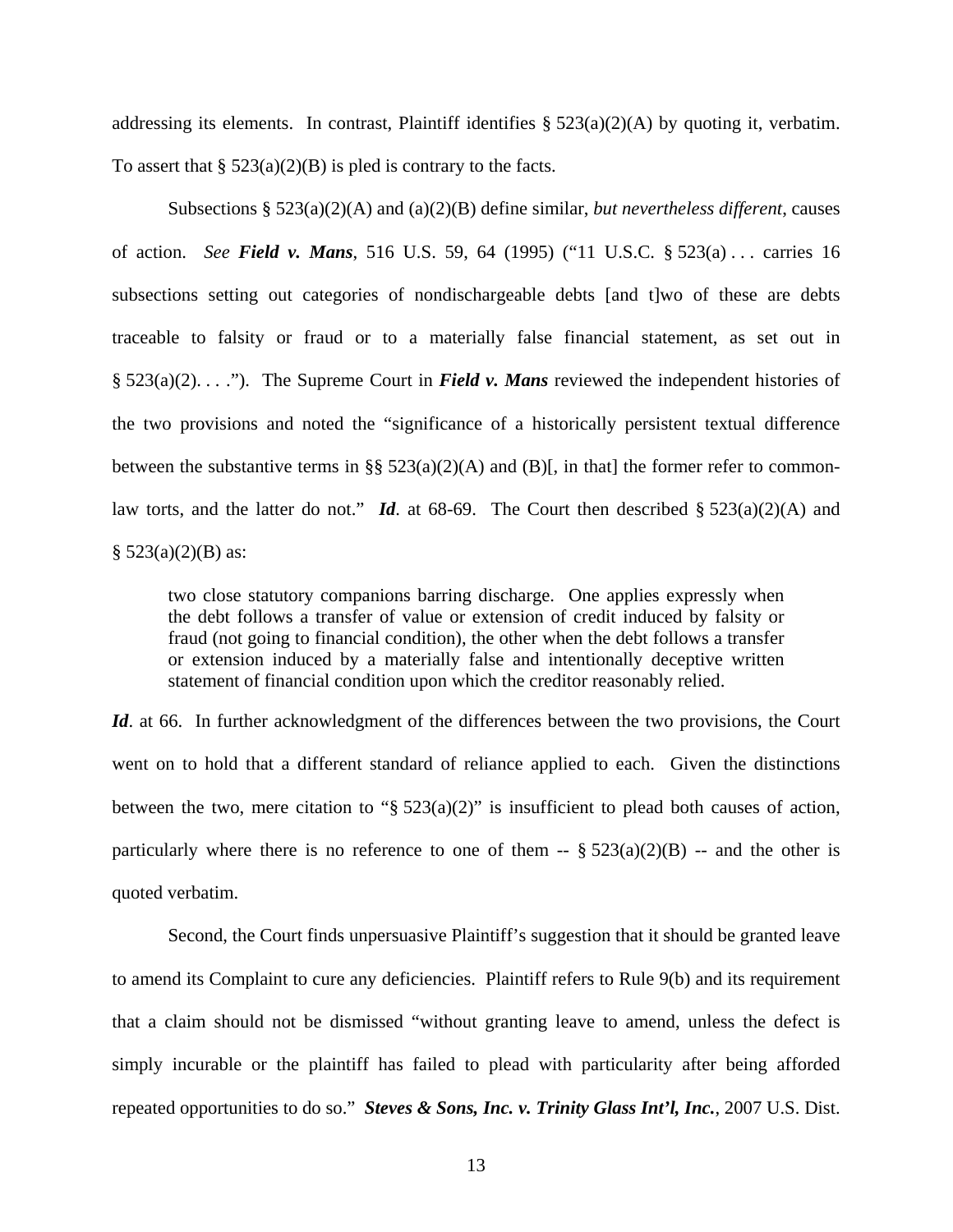LEXIS 382361 (W.D. Tex. May 25, 2007). The Defendants respond by noting that Rule 9 is inapplicable to motions filed under Rule 12(c).

Defendants correctly note that their Motion for Judgment on the Pleadings requests relief under Federal Rule of Procedure 12(c), the purpose of which is not to clarify vague pleadings but rather "to dispose of cases where the material facts are undisputed and a judgment on the merits may be rendered by examining the substance of the pleadings and any judicially noticed facts." *Herbert Abstract Co. v. Touchstone Properties, Ltd.*, 914 F.2d 74, 76 (5th Cir. 1990). Dismissal, not leave to amend, is appropriate here because of the substantive deficiency in Plaintiff's pleading – its failure to plead facts supporting non-dischargeability on the grounds it cites, § 523(a)(2)(A). Also, the Plaintiff's request to amend should be stricken simply because it is improperly made in a responsive pleading. Fed.R.Bankr.P. 9013 ("A request for an order, except when an application is authorized by these rules, shall be by written motion, unless made during a hearing").

Finally, the Court must consider the merits of the parties' arguments as to whether the security agreement at issue and the representations regarding the Defendants' restaurant are actionable under Section  $523(a)(2)(A)$  or Section  $523(a)(2)(B)$ . If the security agreement at issue qualifies as a statement regarding the debtors' financial condition under a broad reading of Section  $523(a)(2)(B)$ , then the Plaintiff's complaint must be dismissed because the complaint was not filed under Section 523(a)(2)(B). Conversely, if the Court adopts the reasoning of *Joelson* and applies a stricter reading of the statute, then the Plaintiff can pursue its cause of action under Section  $523(a)(2)(A)$ .

Plaintiff identifies two bases for this Court finding that this matter is actionable under Section  $523(a)(2)(A)$ : the Tenth Circuit's holding that the emerging view is a strict reading of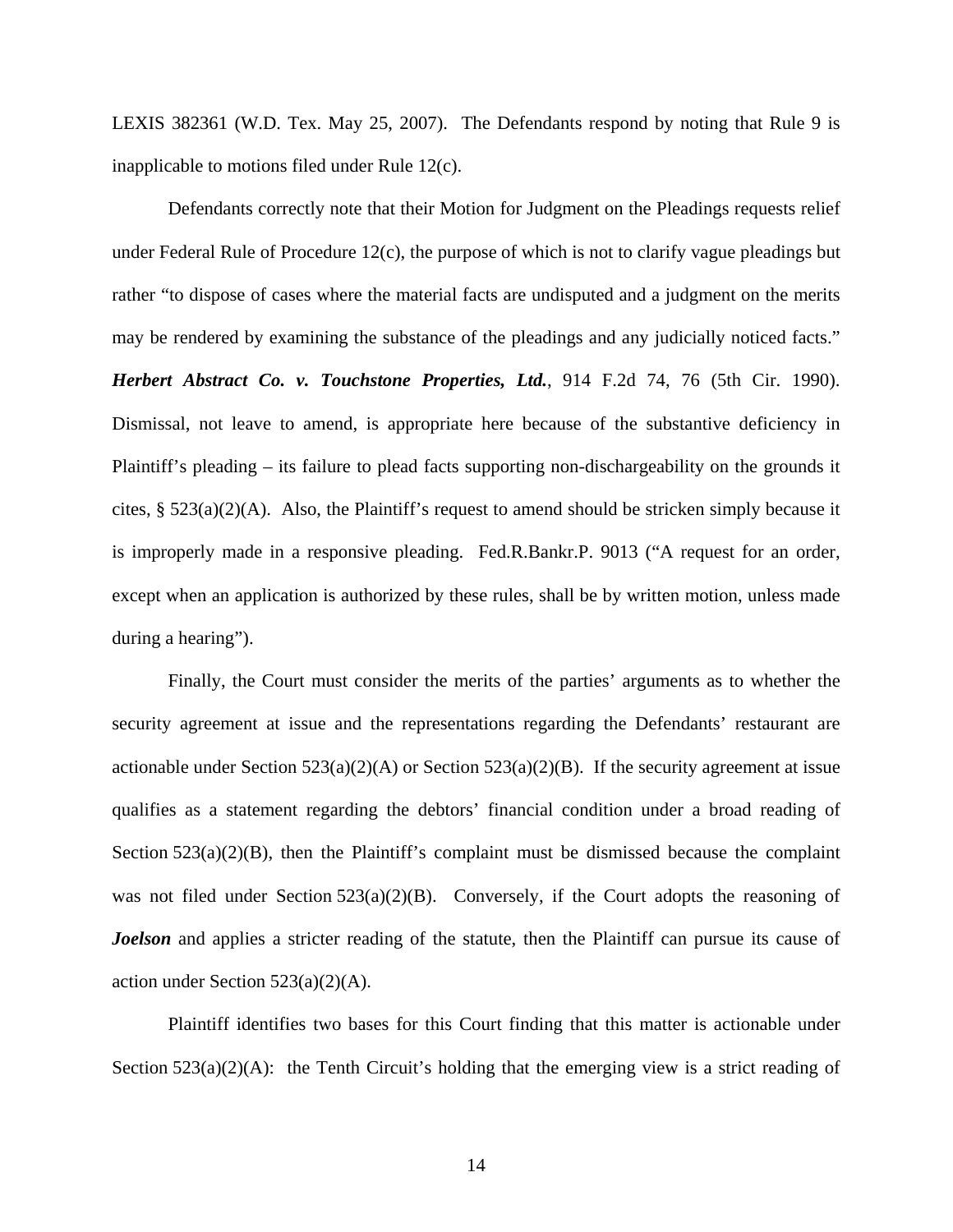the statute and that the Supreme Court did not grant certiorari when *Joelson* was appealed to the Court even though the Fourth Circuit had previously adopted the broad interpretation of Section 523(a)(2)(B) in a prior opinion. The Plaintiff posits that because the Supreme Court denied certiorari in *Joelson*, the Court tacitly approved *Joelson's* holding that a strict reading regarding the debtor's financial condition under Section  $523(a)(2)(B)$  should be applied.

The Court disagrees with the Plaintiff's arguments. First, the Court is unconvinced that the stricter view should be applied in this context. As the Defendants have demonstrated, statements regarding a debtor's real property and encumbrances thereto would necessarily be construed as a statement concerning the debtor's financial condition under Section 523(a)(2)(B). *See e.g. Fed. Credit Union v. Kaspar (In re Kaspar)*, 125 F.3d at 1341; *Engler v. Van Steinberg (In re Van Steinberg)*, 744 F.2d at 1060-61. Second, the fact that the Supreme Court denied certiorari in *Joelson* is not dispositive in this context. Rather, what the Fifth Circuit might do in this context is how this Court should evaluate this issue.

The parties readily agree that the Fifth Circuit has not addressed this issue. That said, the Court agrees with the Defendants that the Fifth Circuit's opinion in *AT&T Universal Card Svcs. v. Mercer (In re Mercer)*, 246 F.3d 391, 405 (5th Cir. 2001) is suggestive of how the Fifth Circuit might rule.

The Court agrees with the Defendants' assertion that while it has not expressly addressed the scope of a "statement respecting a debtor's or insider's financial condition," the Fifth Circuit Court of Appeals's decision regarding the applicability of  $\S 523(a)(2)$  to credit card use is consistent with the broad interpretation of that phrase. Under that approach, courts have included statements that reflect on the debtor's ability to pay as statements respecting a debtor's financial condition. *See Mercer*, 246 F.3d at 405 (5th Cir. 2001) (noting that "if [credit] card-use